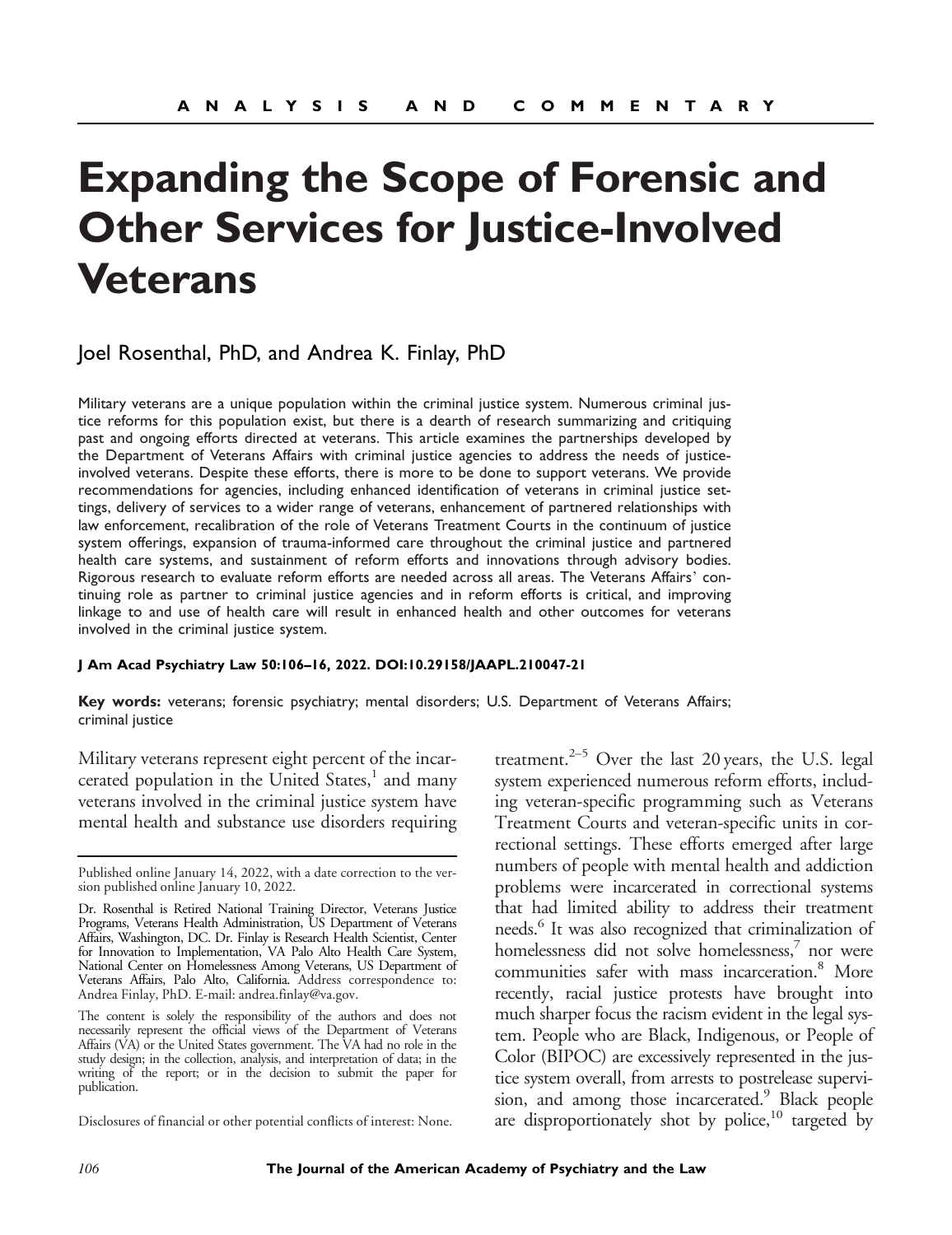police,<sup>11</sup> and suffer the collateral and long-lasting consequences of justice system involvement.<sup> $12,13$ </sup> Many of the programs intended to address the unique needs of justice-involved veterans were established by the Department of Veterans Affairs (VA) or in partnership between the VA and criminal justice agencies. There is a dearth of work summarizing and critiquing these efforts, especially related to the professional activities of forensic psychiatrists and other providers who interact with justice-involved veterans and the racism that affects all aspects of the criminal justice system.

Veterans are often considered a unique population in the justice system.<sup>14</sup> Historically, veterans' involvement in the criminal justice system increased after the Civil War, World War I, and World War II.15 In 1978, a quarter of people incarcerated in jails or prisons (i.e., approximately 113,000) were veterans.<sup>1</sup> By 2011–2012, veterans represented a smaller percentage but still accounted for eight percent of prison populations and seven percent of jail populations. The arrest rates among samples of veterans in two studies ranged from six to nine percent, $15,16$  and an estimated three percent of veterans overall have ever been involved with the justice system.<sup>17</sup> Military members prepare for and sometimes participate in battle during their service, but the mentality and behavior required for battle may be maladaptive in civilian society<sup>18–20</sup> and can result in criminal justice involvement. There is some evidence of the link between military service and criminal justice involvement,<sup>21</sup> but it varies by race and ethnicity,<sup>22</sup> period of entry into the military,<sup>23</sup> and type of offense,<sup>13</sup> and some studies have reported no observed link.<sup>24</sup> Combat exposure was positively associated with arrests and convictions<sup>25</sup> and violent behavior,<sup>26,27</sup> but negatively associated with incarceration $13$  and not associated with higher lifetime arrests among incarcerated veterans.28 Veterans have a disproportionately high rate of sexual offending relative to nonveterans,  $\sum_{n=1}^{\infty}$  but reasons for the link between military service and sexual offending and relevant treatments to address this link are unknown.

Compared with the general incarcerated population, veterans have elevated rates of mental health conditions, especially posttraumatic stress disorder (PTSD), and higher rates of suicidal behavior.<sup>1,4,5,29</sup> Veterans with PTSD have higher odds of committing criminal offenses.<sup>30</sup> A meta-analysis reported that veterans with PTSD had 1.61 higher odds (95% CI 1.16–2.23) of criminal justice involvement than

veterans without PTSD, but varying definitions of criminal involvement and the small number of studies limit these conclusions.<sup>21</sup> Some research suggests that veterans with PTSD may be treated more favorably than veterans without PTSD while in the criminal justice system. Prosecutors reported that they were more likely to offer diversion programs to veterans with PTSD than to veterans without PTSD.<sup>30</sup> A quarter of university students support diversion into Veterans Treatment Courts, especially for veterans with PTSD. $31$  On this matter, however, the timing of PTSD diagnosis matters. In a study of trial vignettes, veterans who received their PTSD diagnosis prior to arrest were less likely to be found guilty and more likely to be diverted into treatment than veterans who received their PTSD diagnosis after arrest.<sup>32</sup> Compared with nonveterans, however, studies of incarcerated populations indicate that veterans do not receive preferential treatment. Veterans had longer prison sentences for the same crimes $33$  than nonveterans. Overall, more veterans received life sentences than nonveterans, though these results were not adjusted for offense type.<sup>1</sup>

It is important for forensic psychiatrists and other clinical evaluators to be mindful of possible psychological and behavioral health problems implicated by exposure to military stressors,<sup>14</sup> including combat-related  $PTSD<sup>34</sup>$  moral injury (a failure to prevent or a bearing of witness to an act or learning about acts that transgress strongly held moral beliefs),  $35$  military sexual trauma,  $36$ and traumatic brain injury.37 To conduct an informed assessment and develop effective treatment options, an understanding of the veteran's military history is needed.<sup>14</sup> Furthermore, an understanding of PTSD among veterans is crucial because PTSD can be important to the defense in criminal trials.<sup>38</sup>

We examine VA-developed partnerships with criminal justice agencies and describe the history of reform efforts for veterans. Our critique of current care and services aims to elucidate the strengths of coordinated efforts to support justice-involved veterans and identify gaps to be addressed. Finally, we make recommendations for forensic psychiatrists, other providers, and systems that interact with veterans to better serve this population.

# **History**

In addition to military service, veterans involved in the criminal justice system differ from civilians because they have access to an array of services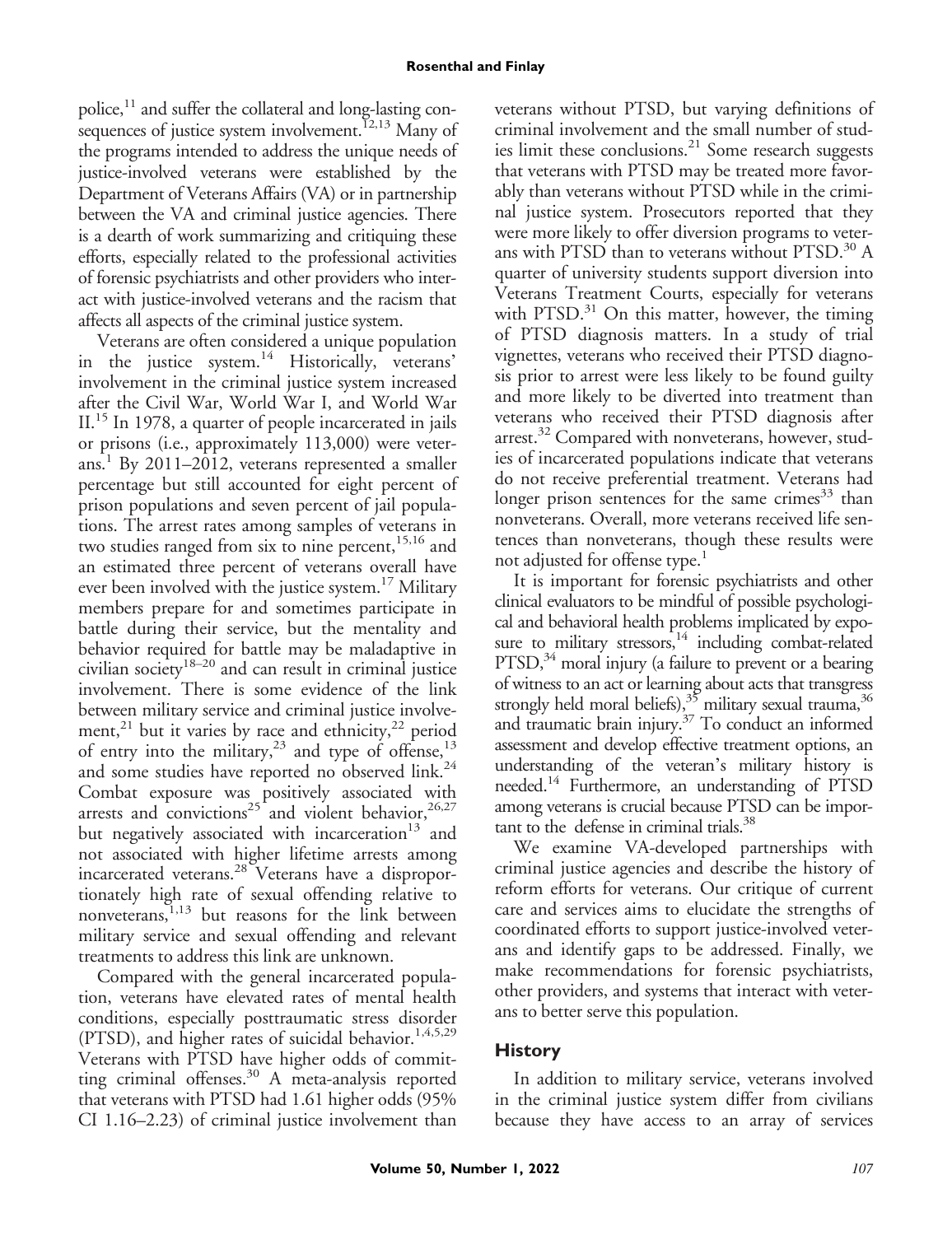because of their military history; access to these services, however, varies by eligibility. Though the details are beyond the scope of this article, generally, eligibility is determined by discharge status, a decision made within each branch of the Department of Defense. Veterans with Honorable or General discharge status are eligible for VA care, and veterans with Other Than Honorable, Bad Conduct, or Dishonorable discharge status are ineligible for most VA care. Approximately 76 percent of incarcerated veterans are eligible to receive services from the VA.<sup>1</sup> Veterans eligible for Veterans Health Administration care have the widest range of available services. Notably, VA services include those of the Veterans Justice Programs, which conduct outreach with veterans in a variety of criminal justice settings $17$  and links them to the full array of VA services and care. Veteran-specific services offered by community-based organizations also assist justice-involved veterans.

## *Creation of the Veterans Justice Programs*

Central to the mission of the VA is to serve and honor veterans by providing health care, education, and other benefits as promised for their service to the country. This mission extends into the criminal justice system with the belief that veterans should be treated as a unique population because of their military service.<sup>39</sup> Linkage to and care of justice-involved veterans date to the  $1970s<sup>5</sup>$  Other than a small number of local efforts, however, there was no coordinated outreach to veterans throughout criminal justice settings. As an extension to the VA's outreach to homeless veterans, which was initiated in the late 1980s, the Health Care for Reentry Veterans program was created in 2006 to establish outreach with veterans in state and federal prisons along with linkage to VA and community health care once released to the community.17 In 2009, the Veterans Justice Outreach (VJO) program was developed to serve those veterans encountering the front end of the justice system, primarily in courts and jails. Together, these two programs make up the Veterans Justice Programs. As of June 2020, there were more than 350 Veterans Justice Programs Specialists conducting outreach in 992 of 1,264 prisons and in 1,861 of 2,410 jails nationally (J. Blue-Howells, personal communication, July 22, 2020). Specialists are based at each VA medical center, with a minimum of one Specialist per center, and they cover the entire catchment area of their facility, including both urban and rural areas. Collectively, VJP Specialists provide outreach across the entire United States.

## *Identification of Veterans across the Justice System*

Identification of veterans in the justice system is a critical first step to providing outreach and treatment services. Typically, identification is accomplished by asking "Did you serve in the military?" or similar questions. These questions, however, are unevenly applied $40$  or not asked, $41$  and veterans remain underidentified.42 To standardize veteran identification, the Veterans Justice Programs developed the Veterans Reentry Search Service (VRSS).<sup>43</sup> Justice agencies register to use VRSS and upload their local records to be checked against a database of VA and Department of Defense records. Both Veterans Justice Programs staff and the registered agency receive a list of records that return a positive veteran match. A 2018 Massachusetts study indicated a 164 percent increase in veterans identified using VRSS compared with self-identification.<sup>42</sup> Appropriate identification of veterans allows for a multitude of responses, including targeted outreach to incarcerated veterans, transfer and consolidation of veterans in correctional facilities to improve the efficiency of delivering veteran-specific services, and deployment of other veteran-specific resources to jails and prisons.

## *Law Enforcement Training*

Police reform is on the forefront of national conversations, and training practices are one element of this reform.<sup>44</sup> Veterans Justice Programs partnered with law enforcement in training Crisis Intervention Teams and other local jurisdiction officers, as well as training 90 percent of 3,500 VA law enforcement officers nationally.<sup>45</sup> VA officer trainings include veteran culture and VA healthcare options, increased understanding of mental health–related behavioral problems, verbal de-escalation skills development, guidance in the linkage of veterans to needed services, and emphasis on the critical working relationship between officers and health care providers. Police officers who participated demonstrated im-proved knowledge and skills in identifying diversion resources after training and increased their contact with VJO Specialists.<sup>45</sup> A video of the VA police training, adapted for use with community law enforcement, is now presented to all new VA police officers.<sup>46</sup>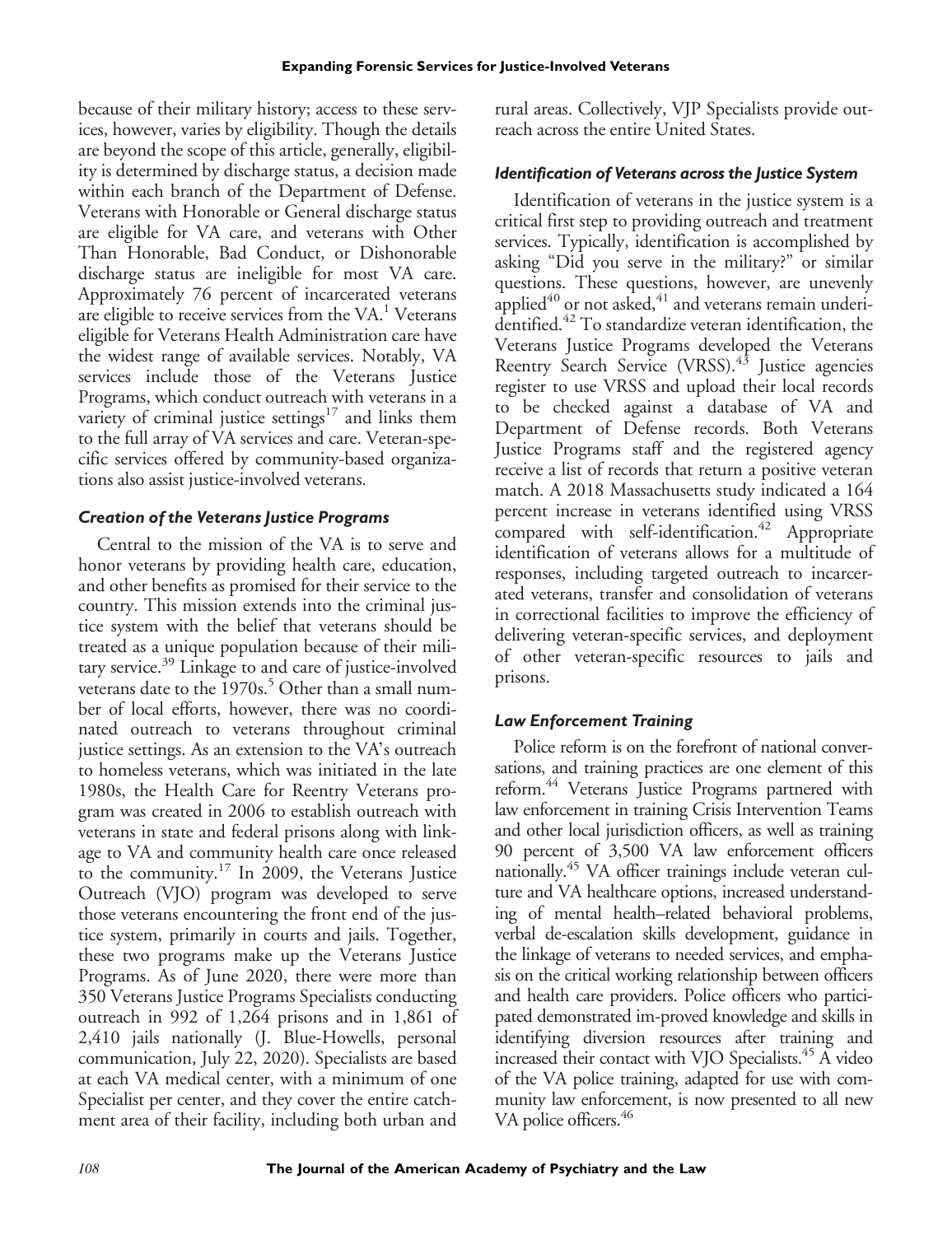Despite enthusiasm regarding police training, a meta-analysis of Crisis Intervention Teams programs indicated that this training did not have an effect on arrest rates for people with mental health problems.<sup>47</sup> More research is needed to inform these trainings and those that VJO Specialists offer to police. Resources and guidance on how VJO specialists can incorporate discussions of racial disparities in the training they offer are currently in development at the VA but this work is in the early stages (M. Stimmel, personal communication, August 20, 2020).

## *Veterans Treatment Courts*

Starting with the creation of the Alaska Veterans Treatment Court in Anchorage in 2004<sup>48</sup> and the Buffalo Veterans Treatment Court in 2008,<sup>49</sup> there has been exponential growth of specialty courts, tracks, and dockets dedicated to serving veterans in the justice system. These veteran-specific courts are part of a larger specialty court movement fueled by the wide-ranging efforts of the National Association of Drug Court Professionals. Modeled after drug court and mental health court models, Veterans Treatment Courts aim to divert veterans from incarceration into needed mental health or substance use disorder treatment.<sup>49</sup> These courts are supported by the VA through VJO Specialists who serve as a liaison between the courts and the VA, and are generally embraced by veterans and justice systems agencies. As of December 2019, there were 561 Veterans Treatment Courts or veteran-specific court programs in the United States,<sup>50</sup> and recent legislation mandated the hiring of additional VA staff to support these courts.51 Although it has been suggested that every community should have a Veterans Treatment Court, this is neither practical nor necessarily the optimal local response. A small number of courts have been shut down due to the limited number of justice-involved veterans entering them or a lack of administrative or financial support.<sup>52</sup>

One key concern in the rapid expansion of Veterans Treatment Courts is the lack of research support for this innovation. There are no randomized controlled trials and few rigorous observational studies of these courts.<sup>53</sup> Wide variation in court practices make it difficult to conduct large studies. Other aspects of these courts, such as peer mentoring, have yet to be evaluated; these components are inconsistently applied<sup>54</sup> and may not serve veterans as intended.55 Research on a Veterans Treatment

Court in Texas suggests that, for veterans with substance use problems, alternatives to court programming may be needed.<sup>56</sup> Racial disparities in treatment courts are starting to be examined,<sup>57</sup> and the National Association of Drug Court Professionals offers an assessment toolkit to help courts identify underserved populations and address inequities.<sup>58</sup> There remains a dearth of studies on racial inequities in Veterans Treatment Courts. Racial bias in selecting veterans for court or in filing charges that would preclude a veteran from being eligible for a court is potentially salient and equally important.

## *Veteran-Specific Units in Correctional Settings*

Within correctional settings, veteran dormitories have been created to house veterans together, creating military camaraderie, order, and ethic.<sup>59</sup> These units allow for efficient delivery of outreach and psychosocial services, especially veteran-tailored treatment that uses veteran peer support and often veteran staff. In a veteran-specific unit, PTSD was self-reported by 29 percent of veterans, and 72 percent reported that they needed medical care. Although 55 percent of veterans said that being on the unit helped them feel safe and 47 percent said it helped them receive important information for release, only 31 percent said the unit helped them receive mental health treatment, suggesting a clear gap in programming. $60$ 

## *Civil Legal Services*

In recognition of the need to address the full range of legal matters, there has been increased access to civil legal services for veterans. VA facilities host non-VA legal staff on their campuses, resulting in the creation of 136 legal clinics for veterans.<sup>61</sup> These clinics are primarily focused on assisting veterans with obtaining or upgrading VA benefits, advising on estate planning, and addressing housing problems and rights. VA-hosted legal clinics are important partners in addressing homelessness and have potential as settings to intervene with veterans at risk for suicide.<sup>62</sup> For example, clinic staff could be trained to screen all clients for suicide risk and link them with suicide prevention services. Veterans Justice Programs Specialists often serve as the initial contact for these clinics. Medical-legal partnerships, where legal clinics are embedded within the healthcare setting, also exist within the VA system. $63$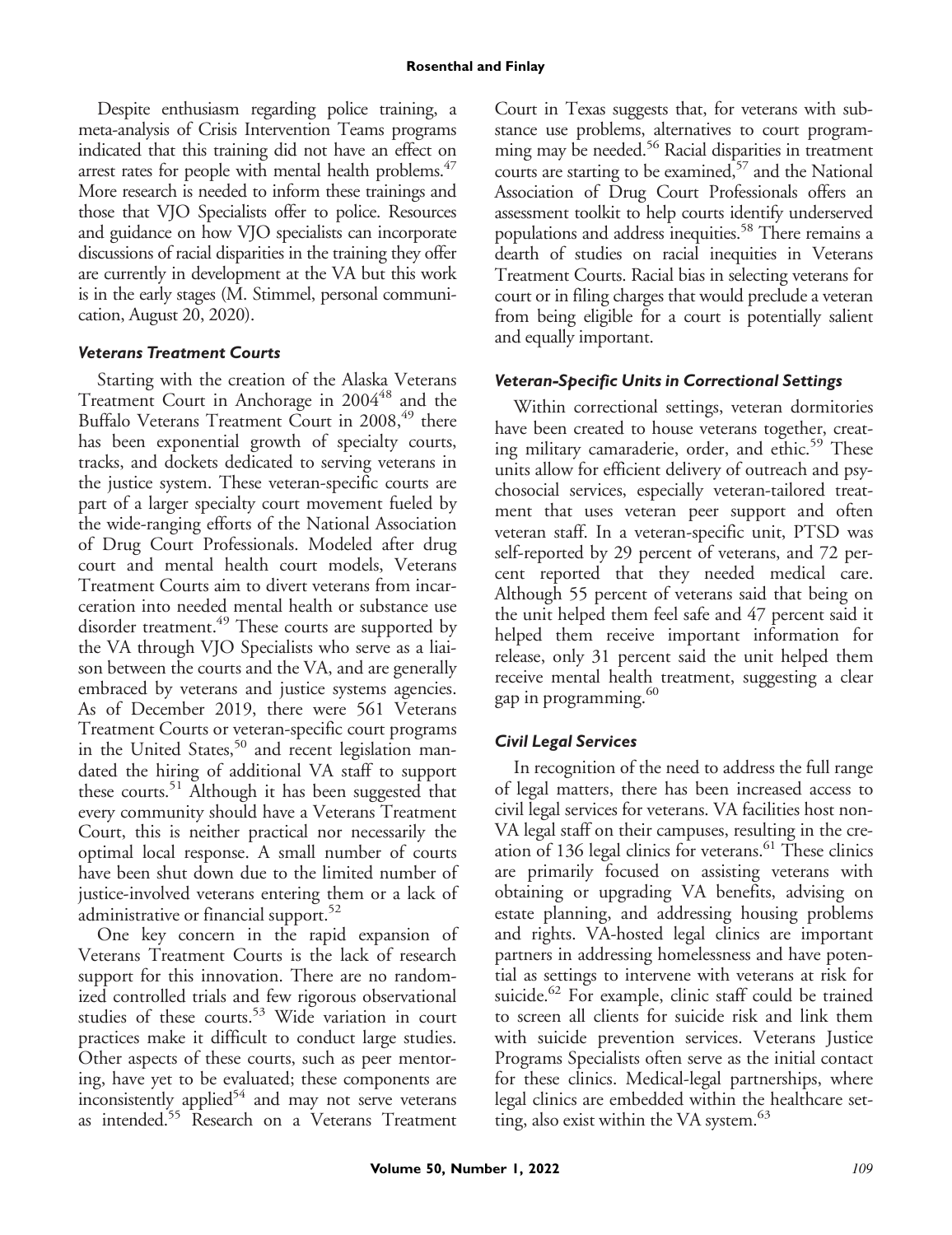Two bills passed by the U.S. Congress in 2020 will affect the VA's provision of civil legal services and add some criminal legal services. The first, Public Law 116-315, provides authorization and funding for the VA to award grants to support legal services for veterans who are homeless or at risk for homelessness.<sup>64</sup> The second, Public Law 116-283, requires that the VA provide funding for legal services to qualifying veterans, surviving spouses, and dependents on at least three dates annually at one or more VA facilities in each state.<sup>65</sup> As the implementation details of these bills are developed, it will be essential for forensic providers and others who work with criminal justice–involved veterans to be aware of these services. Public Law 116-315 specifies that legal funds are to be used, among other goals, to support legal services for criminal justice defense that may help reduce recidivism and resolve challenges to employment and housing upon reentry from incarceration. Legal funds are also directed toward income support, such as obtaining public benefits, which may help address the substantial need for assistance obtaining VA benefits reported by most (87%) VAhosted legal clinics. $62$ 

## *Treatment for Justice-Involved Veterans*

Among veterans involved in the justice system, 93 percent reported lifetime trauma.<sup>66</sup> Military-specific trauma is prevalent, with 90 percent of female veterans and 96 percent of male veterans who served in a combat zone reporting combat trauma. Fifty-eight percent of female veterans and five percent of male veterans reporting being sexually assaulted while in the military.<sup>34</sup> Sexual abuse and injury can also occur during incarceration.<sup>67</sup> Racism and racial trauma experienced by BIPOC in the military<sup>68,69</sup> and in the criminal justice system<sup>70</sup> occur at all stages and are cumulative. $71$  It is well-established that multiple traumas lead to more adverse and prolonged outcomes.72,73 Screening for trauma-related mental and behavioral health problems and provision of traumainformed care in the criminal justice system is neither widespread nor consistent in its standards and execution. This problem is magnified by an inaccurate understanding among many practitioners of the core principles of trauma-informed care and inadequate adherence to these principles. An understanding of the psychic wounds of war, including  $PTSD<sup>74</sup>$  and moral injury,<sup>75</sup> and those associated with military sexual trauma<sup>36</sup> and traumatic brain injury,<sup>37</sup> is needed to fully address the range of trauma experienced by veterans.

Key clinical offices within the VA may help address the gap in knowledge about traumainformed care in criminal justice settings. Through its Office of Mental Health and Veterans Justice Programs partnerships, the VA trained California state prison mental health staff in cognitive processing therapy. Pilot results suggest that incarcerated veterans had lower PTSD symptoms after the training compared with prior to the training.<sup>76</sup> Furthermore, the VA National Center for PTSD<sup>77</sup> is a leader in the development, training, and implementation of trauma-informed care. Key trauma-focused evidence-based psychotherapies identified by the Center and provided throughout the VA include cognitive processing therapy and prolonged exposure.<sup>78,79</sup> These programs and offices may serve as resources for forensic psychiatrists and other providers and staff in agencies that work with justiceinvolved veterans.

Cognitive-behavioral interventions that aim to modify criminogenic thinking and associated behavior are the most common treatments used to address the challenges faced by incarcerated people with patterns of reoffending. These treatments are often provided within prison and jail facilities as well as through community corrections agencies. Three of these treatment approaches have been incorporated into VA treatment, including Reasoning and Rehabilitation, 80 Thinking for a Change,<sup>81</sup> and Moral Reconation Therapy  $(MRT)$ .<sup>82</sup> In 2016 and 2017, the Veterans Justice Programs provided the opportunity nationally for their program Specialists and other VA mental health providers to obtain training in MRT and subsequently provide this treatment to veterans in VA programs. Program elements included use of a veteran-tailored workbook, "Winning the Invisible War."<sup>83</sup> VA facilities with staff trained in this program expanded from 30 to 101 out of 158 facilities. A randomized controlled trial of the program was conducted, $84$  with analysis to date focused on barriers and facilitators to implementation. 85,86

## *Limitations of Current Veteran Programming*

Veterans Justice Programs staff often prioritize their outreach efforts toward veterans eligible for VA care because of resource constraints but may provide ineligible veterans assistance with benefits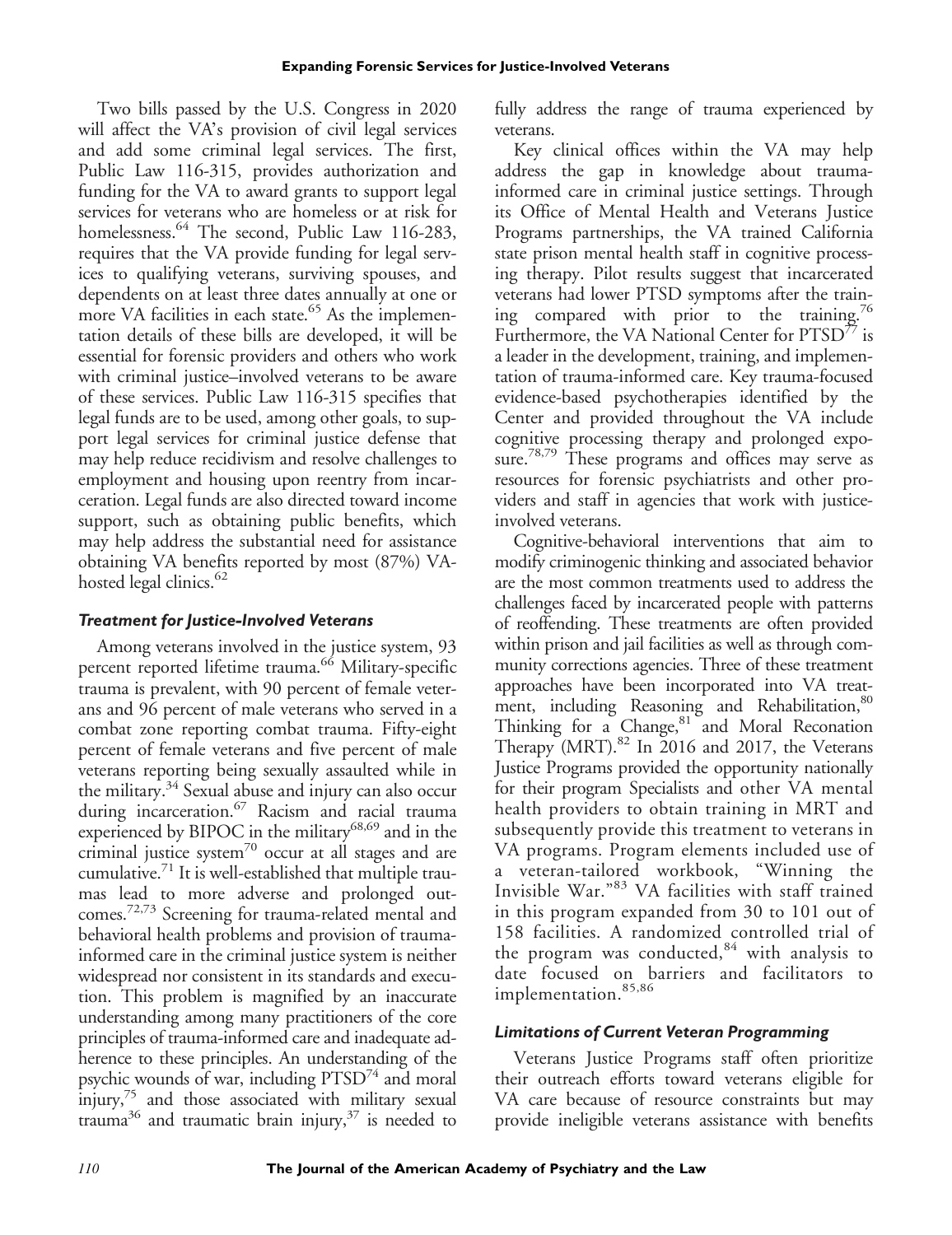#### **Rosenthal and Finlay**

applications or linkage to community resources. Eligibility can affect access to non-VA services within the justice system. For example, about one-third of Veterans Treatment Courts accept only veterans eligible for VA care.<sup>54</sup> Within the prison and jail systems, some veterans groups and veterans housing units do not allow veterans with an Other Than Honorable or a Dishonorable discharge status.<sup>87</sup>

Rates of mental health and substance use disorders are disproportionately higher among veterans with a discharge status rendering them ineligible for VA care, which means that those veterans with the greatest need for care often have the fewest available resources.88 Veterans with these discharge statuses then create an additional burden on public health and social systems and are blocked from services that are tailored most deliberately to them.<sup>89</sup> Furthermore, racial inequities in military justice proceedings have resulted in Black service members being more likely to receive disciplinary action (and potentially a VA service-limiting discharge status) than white service members.<sup>90</sup> Black veterans also have lower odds of receiving a PTSD service-connected disability rating compared with white veterans, <sup>91</sup> which may result in Black veterans who need PTSD treatment being less likely to receive it.

## **Recommendations for Reform Efforts**

We offer recommendations in seven key areas to the VA and their criminal justice partners to address gaps we see in services for justice-involved veterans. These recommendations are built upon the efforts of the past decade by providers and systems at all levels of government and community.

Our first recommendation is to improve identification of veterans across the justice system. VRSS is currently available to all local criminal justice agencies, though not all agencies have elected to utilize the program. In some states, VRSS was not allowed after state general counsel ruled that use of the system violates the privacy rights of incarcerated people. In contrast, use of VRSS is mandated for all jails in Texas<sup>92</sup> and Indiana uses VRSS with their statewide court docket management system to identify veteran defendants in criminal courts. $93$  Drawing on these best practices, VRSS documents could be further developed and distributed to ensure uptake of VRSS by more criminal justice agencies at both the state and local levels. Accurate and quick identification of veterans allows local jail, court, and police to coordinate more efficiently and effectively with Veterans Justice Program Specialists to connect justice-involved veterans with needed and available veteran-specific services. In addition, VRSS data could be linked with VA data to determine whether Veterans Justice Programs serve BIPOC veterans at levels equal to white veterans.

The second recommendation is to expand criminal justice agency services entry criteria to include all veterans. Although the VA cannot provide services to veterans who are ineligible for VA care, criminal justice agencies do not have this limitation. Some veterans are discharged from the military because of mental health or substance use concerns. Discharges for these reasons not only fail to treat the veteran's mental health or substance use symptoms, but also reduce their options for treatment and have potential negative consequences, such as homelessness and criminal justice involvement.<sup>94</sup> To ensure veterans ineligible for VA care have the opportunity to receive needed treatment, we recommend that informational campaigns be developed and conducted. These campaigns should be targeted at the nearly 200 veteranspecific court programs nationally that do not admit veterans ineligible for VA care and their community partners, with the goal of seeing these courts expand their eligibility criteria to consider any veterans. A number of organizations could be involved in these efforts, including the Veterans Justice Programs, the National Association of Drug Court Professionals, and the Substance Abuse and Mental Health Services Administration (SAMHSA). The campaign should include information on the value of veteran-specific diversion and treatment options combined with education on veteran culture and veteran tailored services.

The third recommendation is to enhance partnerships with law enforcement. Building on prior and continuing partnered efforts to train VA and community police officers,<sup>95</sup> our primary recommendation is to enhance these efforts through further collaborative engagement between VJO and local VA police. Currently, the VA Law Enforcement Training Center and the Office of Mental Health and Suicide Prevention are partnering on a suicidefocused first responder training, called "Outside Law Enforcement/First Responder Suicide Prevention Program." By adding a VJO Specialist to the existing team infrastructure, these teams can be a resource for community police when they encounter veterans.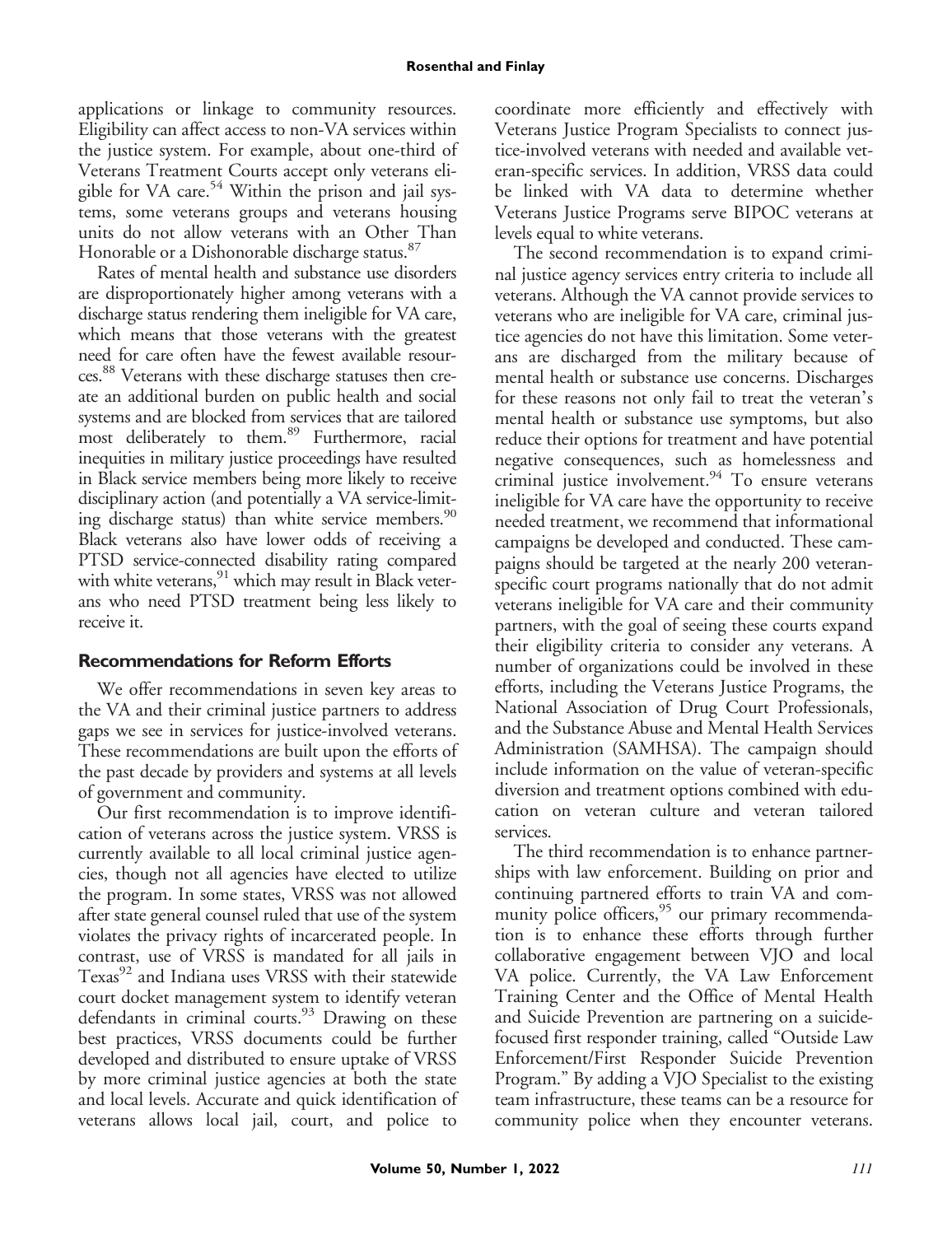These teams may also create opportunities for booster training sessions focused on de-escalation techniques with veterans, to be offered to both VA and community police officers. The VA-developed police training video will be an effective tool in the implementation of booster training sessions (B. Giordano, personal communication, May 19, 2021).

Next, we recommend recalibrating the emphasis of Veterans Treatment Courts. As communities consider introducing or expanding Veterans Treatment Courts and veteran-specific court options, an overall assessment of the demand and available resources should be conducted to determine the most effective use of new or redirected resources. Ensuring increased diversion options across the justice system is crucial. Existing resources can serve this agenda well, notably the SAMHSA Sequential Intercept Model Mapping trainings.<sup>96</sup> These workshops are offered in cities and counties to review and clarify how people in need of treatment flow in and out of their local criminal justice system. In addition, the National Association of Drug Court Professionals toolkit should be used to identify and rectify pockets of racial inequity in court offerings.<sup>58</sup> Creation or expansion of a Veterans Treatment Court should not be the default option; other programming may serve the justice-involved population of that community better. When a Veterans Treatment Court is indicated, regional court systems should be considered to help meet the demand for veteran-specific services without overburdening low-resource or small population communities. We recognize that this recommendation is not trivial as regional courts require adaptation of legal proceedings to apply across county boundaries. There are geographic and travel obstacles (potentially remedied by further development of virtual capabilities), and coordination across communities must be facilitated to ensure the full range of treatment options are available for each veteran. Recommendations for the expansion of treatment courts into the federal court system similarly reflect pragmatic concerns of this nature.<sup>97</sup>

Our next recommendation is to evaluate the implementation of new VA civil legal services programs. The recent national legislation authorizing the VA's further expansion into civil legal services for veterans will contribute to an increase of services to all veterans. This expansion will occur most clearly with the provision of Public Law 116-283, mandating the VA to pay for legal services for any veteran

(i.e., a broader range of veterans than those typically eligible for VA services),<sup>65</sup> and the provision of Public Law 116-315, identifying explicitly the provision of legal services for the purpose of upgrading the characterization of a discharge or dismissal of a former member of the armed forces.<sup>64</sup> These expanded services will mean many more veterans will have access to the VA system, which has been established for and tailored to their care, including veterans who were discharged with mental health or substance use disorder problems and BIPOC veterans who experienced disparities in discharge processes and disability ratings. We recommend that the Veterans Justice Programs and VA researchers establish an efficacybased evaluation component in the implementation of this novel program, with an emphasis on assessing racial and other disparities in access to civil legal services and subsequent use of VA care.

Our sixth recommendation is that traumainformed responses must permeate the entire justice system. To address the extensive trauma experiences among justice-involved veterans, we recommend that the VA offer trauma-informed training to clinical providers in criminal justice and community settings. The VA Office of Mental Health previously trained correctional system providers in California in cognitive processing therapy.98 This training could be made available nationally. For other community and criminal justice staff who interact with justice-involved veterans but do not provide direct treatment, we recommend general training on trauma-informed principles. SAMHSA has developed relevant materials for behavioral settings, adaptable to the purpose of informing work with justice-involved veterans.<sup>99</sup> Further, moral injury is emerging as a separate treatment target for veterans with PTSD,<sup>100</sup> and there is interest in examining moral injury in civilian populations, including justice-involved veterans and perpetrators of interpersonal violence.<sup>101</sup> Using their model of dissemination of the Police Officer Toolkit,<sup>102</sup> we recommend that the VA Office of Mental Health and National Center for PTSD develop educational materials focused on moral injury and related treatment considerations for use by both VA and criminal justice personnel.

Our final recommendation is to coordinate national advocacy and education. Federal and nonfederal advisory groups can offer policy and operational guidance, such as consultation, education, and training; advocacy to government agencies; and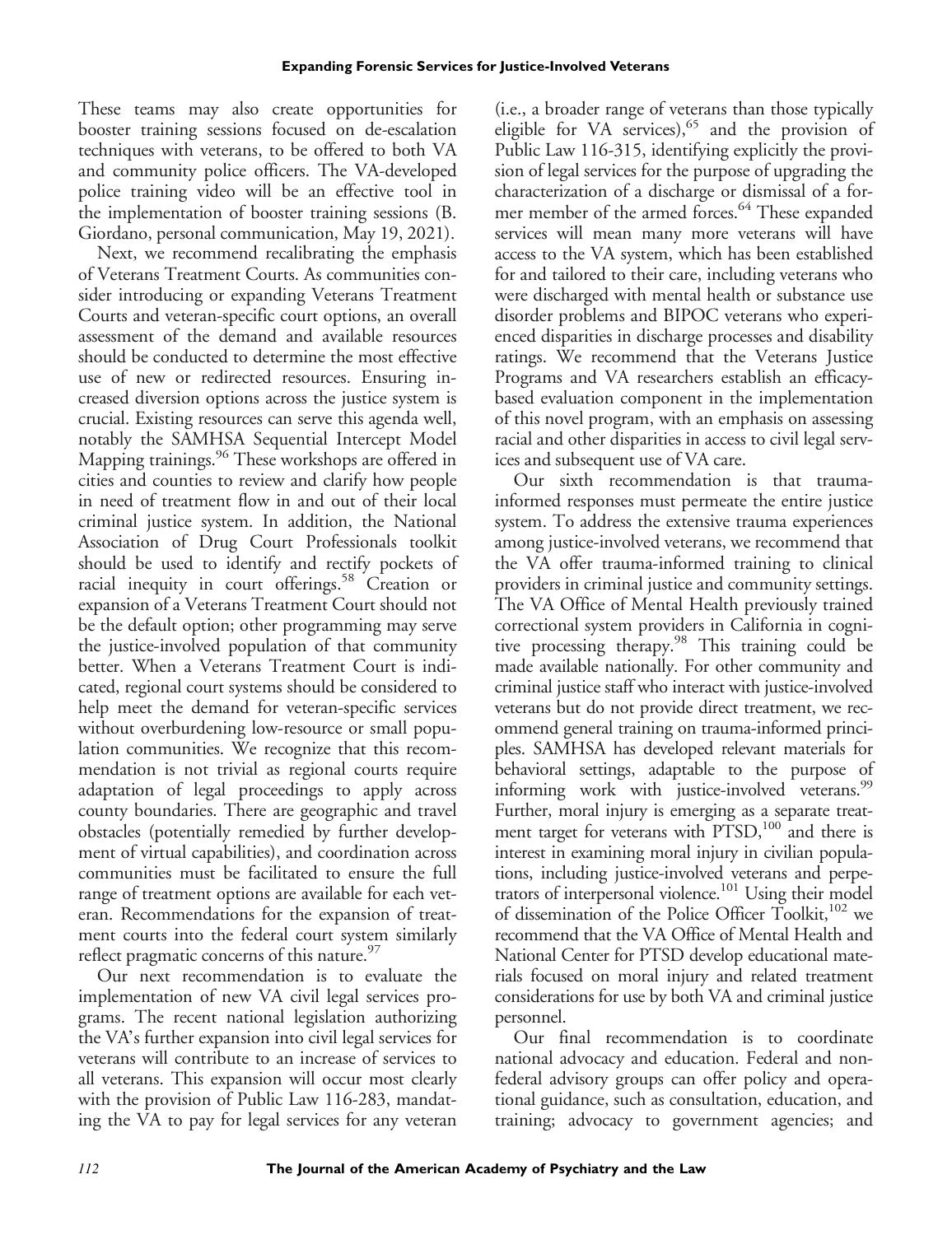guidance to Congress or the Executive Branch. Justice for Vets, a division of the National Association of Drug Court Professionals, provides training, education, and advocacy through a national annual conference and year-round consultation. The Veterans Justice Programs assist in planning for the Justice for Vets national conference. Leaders from the Veterans Justice Programs and SAMHSA also serve on the Justice-Involved Veterans Network (under the National Institute of Corrections of the Department of Justice), which aims to identify and develop innovative and holistic approaches to assist justice-involved veterans.<sup>103</sup> We recommend that the Veterans Justice Programs continue to partner with these organization to advocate for justice-involved veterans. Furthermore, we recommend that the Veterans Justice Programs, along with these organizations, create opportunities for dialogue among justice-involved veterans and those who work with justice-involved veterans. This forum will ensure a dynamic process for updated input relative to planning, resource allocation, and service provision for veteran-specific programming in criminal justice and partnered community settings. In addition, these opportunities will allow for regular education, training, and conversation focused on cultural matters affecting justice-involved veterans, such as the current efforts underway within the VA to highlight racism, bias, and inequality in the justice system.

## **Additional Key Topics**

This article addresses critical criminal justice efforts relevant to veterans, but there remain many other key challenges that affect them. These problems include homelessness,<sup>104</sup> unemployment, and financial instability.<sup>105</sup> A dearth of relevant research, highlighted in a recent scoping review, included a lack of randomized controlled trials; limited research on gender, race/ethnic, or other disparities; and limited studies on medical conditions.<sup>106</sup> It is important that these myriad problems be evaluated and addressed. There are substantial challenges in conducting research on these areas, however, including a lack of comparison groups and variability across programs that limit assessment of outcomes. There remain complex and nuanced challenges involving trauma-related disability support and benefits for veterans and the impact that these related claims decisions have upon subsequent criminal justice involvement.<sup>88,89</sup> In addition to these

challenges, veterans are discharged from the military for mental health and substance use symptoms with discharge statuses that limit their eligibility for VA treatment.<sup>89</sup> The growth of the Veterans Justice Programs, Veterans Treatment Courts, veteran dormitories in jails and prisons, and other efforts has occurred absent rigorous research that must be conducted to ensure justiceinvolved veterans receive evidence-based care and programming that will improve their health, housing, employment, and other outcomes. Finally, there is a lack of integration of services outside the VA, which must be addressed to ensure the needs of justice-involved veterans are being met.

## **Conclusion**

Over the past decade, there has been a vigorous response to veterans involved in the criminal justice system. Innovations in identifying veterans in criminal justice settings, veteran-specific courts and housing units in correctional settings, and expansion of civil legal services and trauma-informed treatment provide a strong foundation for future efforts in this area. We recommend continued coordination of veteran identification, provision of services to veterans not eligible for VA care, balancing of future Veterans Treatment Court developments relative to other criminal justice innovations, enhancement of partnerships with law enforcement, further provision of trauma-informed care in criminal justice settings, and a yearly forum with all interested veterans and stakeholders. Such efforts will ensure justice-involved veterans receive the health care and other support services needed to help them engage successfully in civilian life. It remains incumbent on the VA and all who are dedicated to this care to seize upon continuing opportunities on the behalf of justiceinvolved veterans.

#### **Acknowledgments**

Special thanks to Matthew Stimmel, PhD, Sean Clark, JD, Jessica Blue-Howells, MSW, Katharine Stewart, MSW, and Anne Dunn, MSN, RN, for their knowledge and contributions on veterans' services.

#### **References**

- 1. Bronson J, Carson EA, Noonan M, Berzofsky M. Veterans in prison and jail, 2011-12. Bureau of Justice Statistics Report No. NCJ. 249144; 2015
- 2. Finlay AK, Smelson D, Sawh L, et al. U.S. Department of Veterans Affairs Veterans Justice Outreach program: Connecting justice-involved veterans with mental health and substance use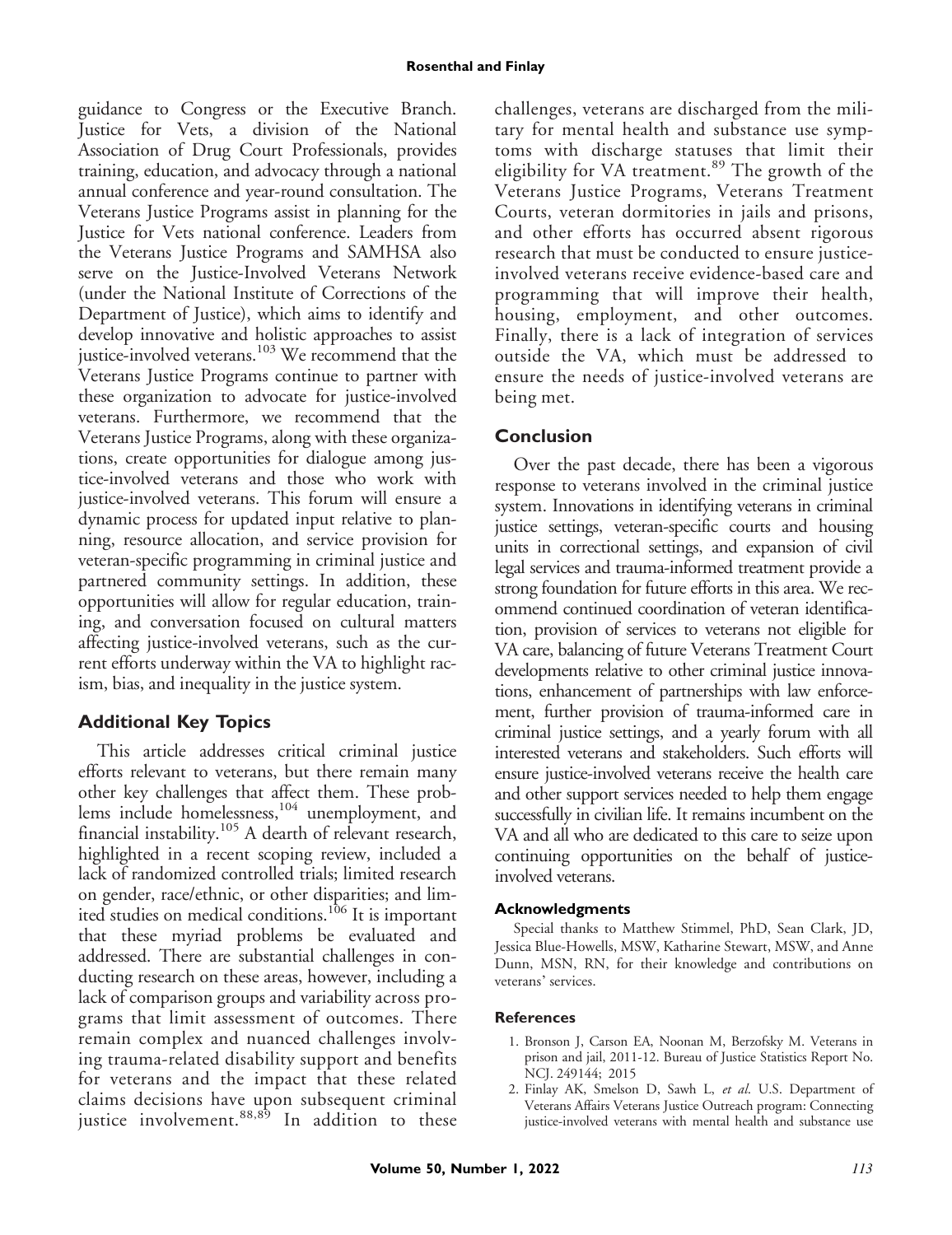disorder treatment. Crim Justice Policy Rev. 2016; 27(2):203– 22

- 3. Finlay AK, Stimmel M, Blue-Howells J, et al. Use of Veterans Health Administration mental health and substance use disorder treatment after exiting prison: The Health Care for Reentry Veterans program. Adm Policy Ment Health. 2017 Mar; 44 (2):177–87
- 4. Blodgett JC, Avoundjian T, Finlay AK, et al. Prevalence of mental health disorders among justice-involved veterans. Epidemiol Rev. 2015; 37:163–76
- 5. Rosenthal J, McGuire J. Incarcerated veterans. In: Gideon L, editor. Special Needs Offenders in Correctional Institutions. Los Angeles: Sage Publications; 2013
- 6. Lamb HR, Weinberger LE. Decarceration of U.S. jails and prisons: Where will persons with serious mental illness go? J Am Acad Psychiatry Law. 2014; 42(4):489–94
- 7. Robinson T. No right to rest: Police enforcement patterns and quality of life consequences of the criminalization of homelessness. Urban Aff Rev. 2019 Jan; 55(1):41–73
- 8. Steman D. The Prison Paradox: More Incarceration Will Not Make Us Safer. New York: Vera Institute of Justice; 2017
- 9. Scott K, Ma DS, Sadler MS, et al. A social scientific approach toward understanding racial disparities in police shooting: Data from the Department of Justice (1980-2000). J Soc Issues. 2017; 73(4):701–22
- 10. Owusu-Bempah A. Race and policing in historical context: Dehumanization and the policing of Black people in the 21st century. Theor Criminol. 2017 Feb; 21(1):23–34
- 11. Nowotny KM, Kuptsevych-Timmer A. Health and justice: Framing incarceration as a social determinant of health for Black men in the United States. Sociol Compass. 2018 Mar; 12(3): e12566
- 12. Wildeman C, Wang EA. Mass incarceration, public health, and widening inequality in the USA. Lancet. 2017 Apr; 389 (10077):1464–74
- 13. Culp R, Youstin TJ, Englander K, et al. From war to prison: Examining the relationship between military service and criminal activity. Justice Q. 2013; 30(4):651–80
- 14. Pinals DA. Veterans and the justice system: The next forensic frontier. J Am Acad Psychiatry Law. 2010 Apr; 38(2):163–7
- 15. Elbogen EB, Johnson SC, Newton VM, et al. Criminal justice involvement, trauma, and negative affect in Iraq and Afghanistan war era veterans. J Consult Clin Psychol. 2012 Dec; 80(6):1097– 102
- 16. White MD, Mulvey P, Fox AM, Choate D. A hero's welcome? Exploring the prevalence and problems of military veterans in the arrestee population. Justice Q. 2012 Apr; 29(2):258–86
- 17. Blue-Howells JH, Clark SC, van den Berk-Clark C, McGuire JF. The U.S. Department of Veterans Affairs Veterans Justice Programs and the sequential intercept model: Case examples in national dissemination of intervention for justice-involved veterans. Psychol Serv. 2013 Feb; 10(1):48–53
- 18. Hafemeister TL, Stockey NA. Last stand? The criminal responsibility of war veterans returning from Iraq and Afghanistan with posttraumatic stress disorder. Indiana Law J. 2010; 85(1):88–141
- 19. Walter Reed Army Institute of Research. BATTLEMIND Training I: Transitioning from Combat to Home. Rockville, MD: Author; 2005
- 20. Giardino AE. Combat veterans, mental health issues, and the death penalty: Addressing the impact of post-traumatic stress disorder and traumatic brain injury. Fordham Law Rev. 2009 May; 77(6):2955–95
- 21. Taylor EN, Timko C, Nash A, et al. Posttraumatic stress disorder and justice involvement among military veterans: A

systematic review and meta-analysis. J Trauma Stress. 2020 Oct; 33(5):804–12

- 22. Bouffard LA. The military as a bridging environment in criminal careers: Differential outcomes of the military. Armed Forces Soc. 2005 Jan; 31(2):273–95
- 23. Bouffard LA. Period effects in the impact of Vietnam-era military service on crime over the life course. Crime Delinq. 2014 Sep; 60(6):859–83
- 24. Bouffard LA. Examining the relationship between military service and criminal behavior during the Vietnam era: A research note. Criminology. 2003 May; 41(2):491–510
- 25. Yager T, Laufer R, Gallops M. Some problems associated with war experience in men of the Vietnam generation. Arch Gen Psychiatry. 1984 Apr; 41(4):327–33
- 26. Yesavage JA. Differential effects of Vietnam combat experiences vs. criminality on dangerous behavior by Vietnam veterans with schizophrenia. J Nerv Ment Dis. 1983 Jun; 171(6):382–4
- 27. Rohlfs C. Does combat exposure make you a more violent or criminal person? evidence from the Vietnam draft. J Hum Resour. 2010 Spring; 45(2):271–300
- 28. Brooke EJ, Gau JM. Military service and lifetime arrests examining the effects of the total military experience on arrests in a sample of prison inmates. Crim Justice Policy Rev. 2018 Feb; 29(1):24–44
- 29. Morgan MA, Logan MW, Cullen FT. The battlefield behind bars: How mental disorder and suicidal behavior impacts the prison experience for veterans. Am J Crim Just. 2019 Oct; 44:746–69
- 30. Wilson JK, Brodsky SL, Neal TMS, Cramer RJ. Prosecutor pretrial attitudes and plea-bargaining behavior toward veterans with posttraumatic stress disorder. Psychol Serv. 2011; 8(4):319– 31
- 31. Kieckhaefer JM, Luna S. Do you think some veterans are receiving a "get out of jail free" card? Examining support for Veterans Treatment Court as a function of mental health and offense type. J Exp Criminol. 2020 Mar; 16:141–70
- 32. Smith BA. Impact of veteran status and timing of PTSD diagnosis on criminal justice outcomes. Healthcare (Basel). 2018 Jul; 6(3):80
- 33. Noonan ME, Mumola CJ. Veterans in state and federal prison, 2004. Bureau of Justice Statistics Report No. NCJ 217199; 2007
- 34. Stainbrook K, Hartwell S, James A. Female veterans in jail diversion programs: Differences from and similarities to their male peers. Psychiatr Serv. 2016 Jan; 67(1):133–6
- 35. Litz BT, Stein N, Delaney E, et al. Moral injury and moral repair in war veterans: A preliminary model and intervention strategy. Clin Psychol Rev. 2009 Dec; 29(8):695–706
- 36. Frankfurt SB, DeBeer BB, Morissette SB, et al. Mechanisms of moral injury following military sexual trauma and combat in post-9/11 U.S. war veterans. Front Psychiatry. 2018 Nov; 9:520
- 37. Bryant R. Post-traumatic stress disorder vs traumatic brain injury. Dialogues Clin Neurosci. 2011; 13(3):251–62
- 38. Frierson RL. Combat-related posttraumatic stress disorder and criminal responsibility determinations in the post-Iraq era: A review and case report. J Am Acad Psychiatry Law. 2013; 41  $(1):79-84$
- 39. Hawkins MD. Coming home: Accommodating the special needs of military veterans to the criminal justice system. Ohio State J Crim Law. 2010; 7(2):563–573
- 40. Baldwin JM, Hartley RD, Brooke EJ. Identifying those who served: Modeling potential participant identification in Veterans Treatment Courts. Drug Court Rev. 2018; 1:11–32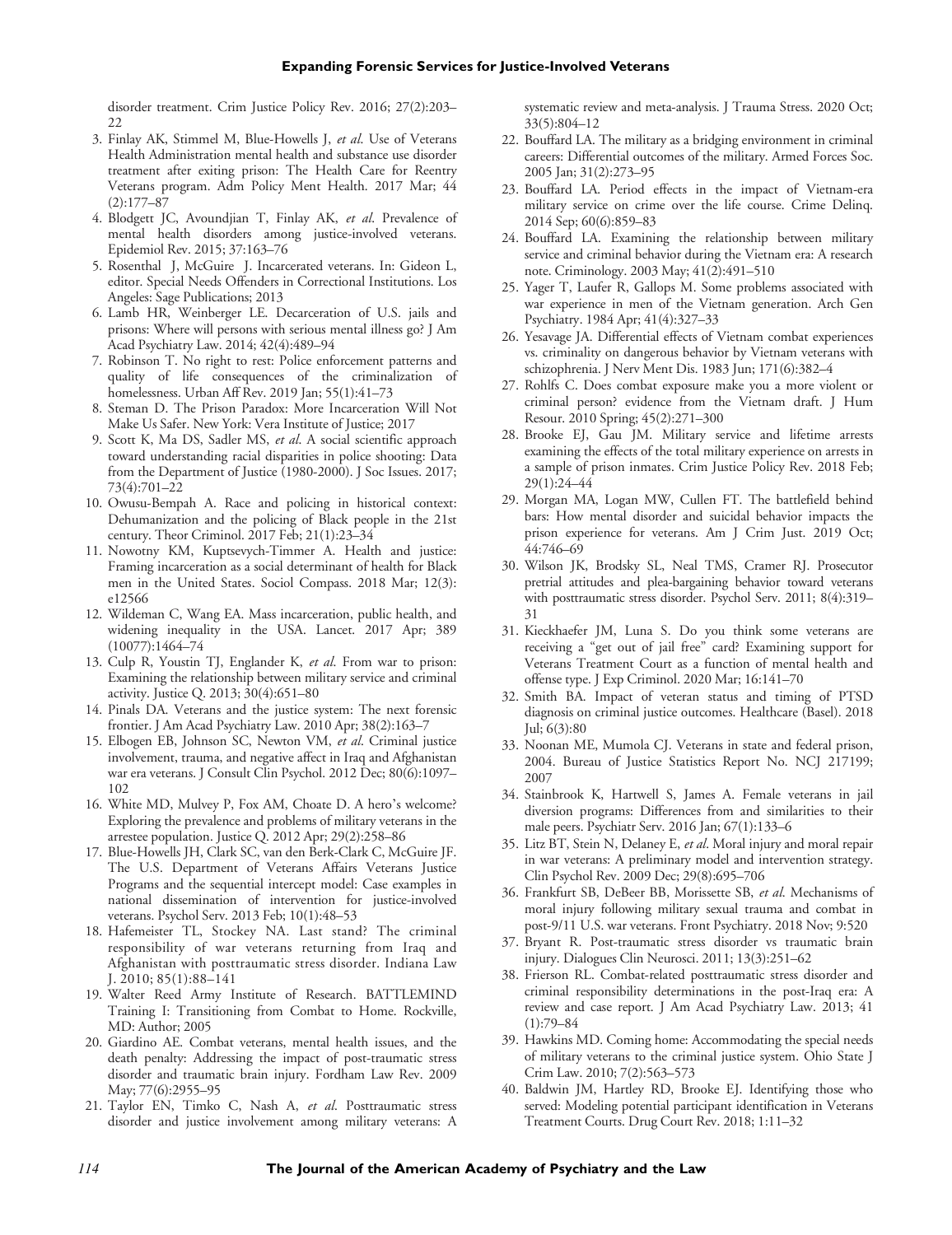- 41. Christy A, Clark C, Frei A, Rynearson-Moody S. Challenges of diverting veterans to trauma informed care. Crim Justice Behav. 2012 Apr; 39(4):461–74
- 42. Malvey KM, Casey K. Veterans Reentry Search Service and its impact throughout the criminal justice system. Presented at: 19th Academic & Health Policy Conference on Correctional Health.; March 21, 2019; Las Vegas, NV
- 43. United States Department of Veterans Affairs. Welcome to the Veterans Re-entry Search Services [Internet]; 2021. Available from:<https://vrss.va.gov/>. Accessed April 21, 2021
- 44. Wood JD, Watson AC. Improving police interventions during mental health-related encounters: Past, present and future. Policing Soc. 2017; 27:289–99
- 45. Weaver CM, Rosenthal J, Giordano B, et al. A national trainthe-trainer program to enhance police response to veterans with mental health issues: Primary officer and trainer outcomes and material dissemination. Psychol Serv. Forthcoming 2021
- 46. Palo Alto University. Police training [Internet]; 2021. Available from: [https://sites.google.com/paloaltou.edu/police-training/](https://sites.google.com/paloaltou.edu/police-training/home) [home.](https://sites.google.com/paloaltou.edu/police-training/home) Accessed April 21, 2021
- 47. Taheri S. Do crisis intervention teams reduce arrests and improve officer safety? a systematic review and meta-analysis. Crim Justice Policy Rev. 2016 Feb; 27(1):76–96
- 48. Smith JW. The Anchorage, Alaska Veterans court and recidivism: July 6, 2004 – December 31, 2010. Alaska L Rev. 2012; 29:93–111
- 49. Russell RT. Veterans Treatment Court: A proactive approach. N Engl J Cim Civ Confin. 2009; 35:357–72
- 50. US Department of Veterans Affairs. Veterans Treatment Courts and other veteran-focused courts served by VA Veterans Justice Outreach Specialists. Washington, DC: US Department of Veterans Affairs; 2019
- 51. Veterans Treatment Court Improvement Act of 2018 (2018)
- 52. Jaafari JD. Special courts for veterans languish [Internet]; 2019. Available from: [https://www.themarshallproject.org/2019/02/](https://www.themarshallproject.org/2019/02/19/special-courts-for-veterans-languish) [19/special-courts-for-veterans-languish.](https://www.themarshallproject.org/2019/02/19/special-courts-for-veterans-languish) Accessed April 21, 2021
- 53. McCall J, Tsai J, Gordon AJ. Veterans treatment court research: Participant characteristics, outcomes, and gaps in the literature. J Offender Rehabil. 2018; 57(6):384–401
- 54. Timko C, Flatley B, Tjemsland A, et al. A longitudinal examination of Veterans Treatment Courts' characteristics and eligibility requirements. Justice Res Policy. 2016 Dec; 17 (2):123–36
- 55. Douds AS, Hummer D: When a veterans' treatment court fails: Lessons learned from a qualitative evaluation. Vict Offender. 2019; 14(3):322–43
- 56. Johnson RS, Graham DP, Sikes K, et al. An analysis of sanctions and respective psychiatric diagnoses in veterans' court. J Am Acad Psychiatry Law. 2015 Jun; 43(2):171–6
- 57. Ho T, Carey SM, Malsch AM. Racial and gender disparities in treatment courts: Do they exist and is there anything we can do to change them? J Adv Justice. 2018; 1:5–34
- 58. National Association of Drug Court Professionals. Equity and inclusion: Equivalent access assessment and toolkit [Internet]; 2019. Available from: [https://www.ndci.org/resource/training/](https://www.ndci.org/resource/training/equity) [equity.](https://www.ndci.org/resource/training/equity) Accessed April 21, 2021
- 59. Seamone ER. Specialized Housing Units for Veterans in Prisons and Jails: Solution-Based Incarceration as the Counterpart to Problem-Solving Veterans' Courts. Washington, DC: Bureau of Justice Assistance, American University School of Public Affairs; 2016
- 60. Tsai J, Goggin E. Characteristics, needs, and experiences of U.S. veterans on a specialized prison unit. Eval Program Plann. 2017 Oct; 64:44–8
- 61. Timko C, Taylor E, Nash A, et al. National survey of legal clinics housed by the Department of Veterans Affairs: A pilot study to inform partnerships with health and community services. J Health Care Poor Underserved. 2020; 31(3):1440–56
- 62. Timko C, Tsai J, Taylor E, et al. Clients of VA-housed legal clinics: Legal and psychosocial needs when seeking services and two months later. J Veterans Studies. 2020; 6(1):239–49
- 63. Tsai J, Middleton M, Villegas J, et al. Medical-legal partnerships at Veterans Affairs medical centers improved housing and psychosocial outcomes for vets. Health Aff (Millwood). 2017 Dec; 36(12):2195–203
- 64. Johnny Isakson and David P. Roe, M.D. Veterans Health Care and Benefits Improvement Act of 2020 (2020)
- 65. National Defense Authorization Act for Fiscal Year 2021 (2020)
- 66. Hartwell SW, James A, Chen J, et al. Trauma among justiceinvolved veterans. Prof Psychol Res Pr. 2014; 45(6):425–32
- 67. Ford E, Kim S, Venters H. Sexual abuse and injury during incarceration reveal the need for re-entry trauma screening. Lancet. 2017 Apr; 389(10077):1393
- 68. Coughlin SS. Racism and discrimination in the military and the health of US service members. Mil Med. 2021; 186(5-6):147
- 69. Burk J, Espinoza E. Race relations within the US military. Annu Rev Sociol. 2012; 38:401–22
- 70. The Sentencing Project. Report of The Sentencing Project to the United Nations special rapporteur on contemporary forms of racism, racial discrimination, xenophobia, and related intolerance: regarding racial disparities in the United States criminal justice system. Washington, DC; 2018
- 71. Chin WY. Racial cumulative disadvantage: The cumulative effects of racial bias at multiple decision points in the criminal justice system. Wake Forest J Law Policy. 2016; 6(2):441–58
- 72. Brewin CR, Cloitre M, Hyland P, et al. A review of current evidence regarding the ICD-11 proposals for diagnosing PTSD and complex PTSD. Clin Psychol Rev. 2017 Dec; 58:1–15
- 73. Herman JL. Complex PTSD: A syndrome in survivors of prolonged and repeated trauma. J Traum Stress. 1992 Jul; 5 (3):377–91
- 74. American Psychiatric Association. Diagnostic and Statistical Manual of Mental Disorders., Fifth Edition. Washington, DC: American Psychiatric Publishing; 2013
- 75. Litz BT, Kerig PK. Introduction to the special issue on moral injury: Conceptual challenges, methodological issues, and clinical applications. J Trauma Stress. 2019 Jun; 32(3):341–9
- 76. Rosenthal J, Chard K. Addressing care needs of justice involved veterans: application to the general adult justice system. Presented at: 10th Academic and Health Policy Conference on Correctional Health.; March, 2017; Atlanta, GA
- 77. US Department of Veterans Affairs. PTSD: National Center for PTSD [Internet]; 2021. Available from: [https://www.ptsd.va.](https://www.ptsd.va.gov/index.asp) [gov/index.asp](https://www.ptsd.va.gov/index.asp). Accessed April 21, 2021
- 78. Chard KM, Ricksecker EG, Healy ET, et al. Dissemination and experience with cognitive processing therapy. J Rehabil Res Dev. 2012; 49(3):667–78
- 79. Eftekhari A, Ruzek JI, Crowley JJ, et al. Effectiveness of national implementation of prolonged exposure therapy in Veterans Affairs care. JAMA Psychiatry. 2013 Sep; 70(3):949–55
- 80. Ross RR, Fabiano EA, Ewles CD. Reasoning and Rehabilitation. Int J Offender Ther Comp Criminol. 1988 Apr; 32(1):29–35
- 81. Bush J, Glick B, Taymans J. Thinking for a Change: Integrated Cognitive Behavior Change Program. Washington, DC: National Institute of Corrections Academy; 1997
- 82. Little GL, Robinson KD. Moral Reconation Therapy: A systematic step-by-step treatment system for treatment resistant clients. Psychol Rep. 1988 Feb; 62(1):135–51